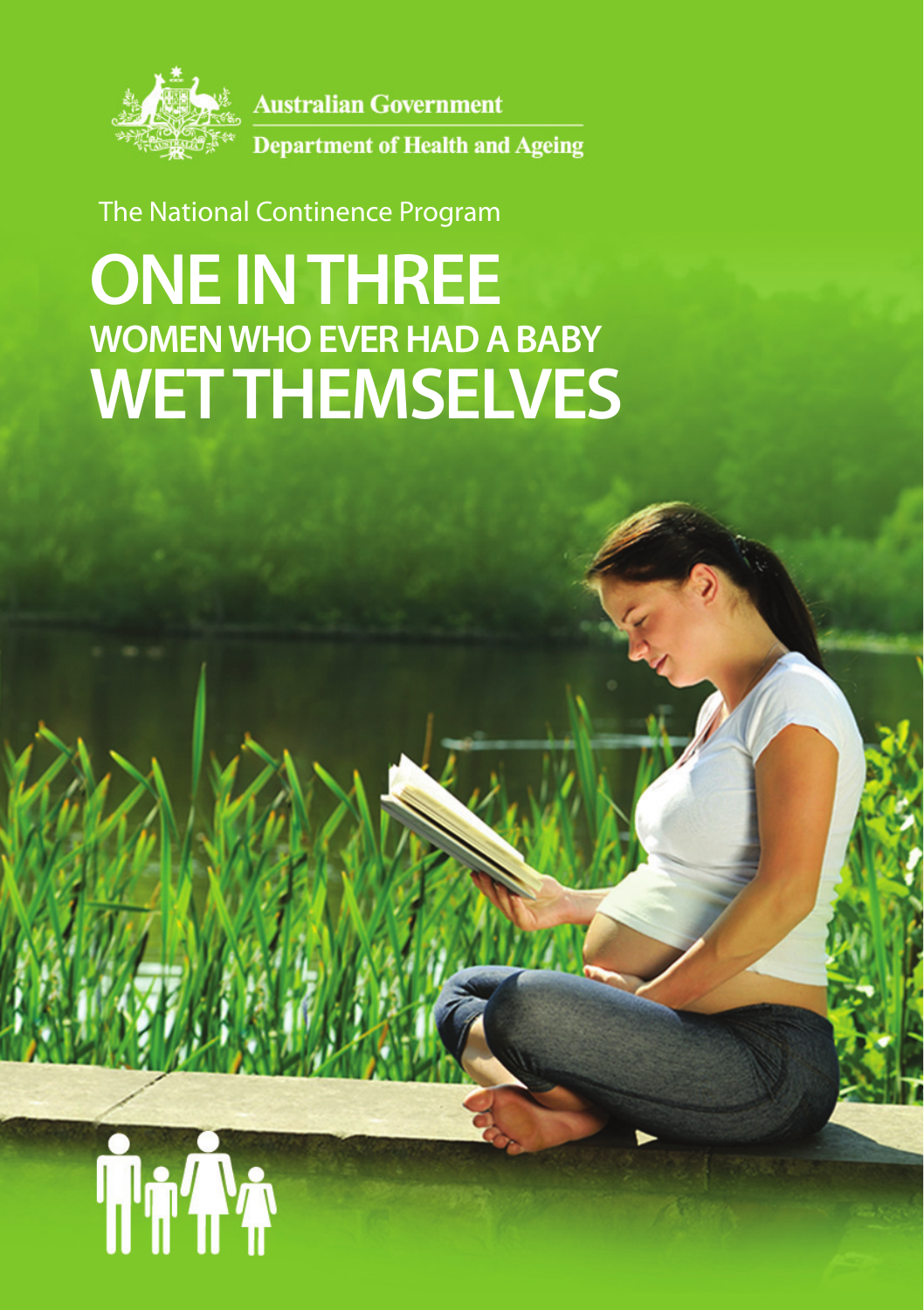#### **ONE IN THREE WOMEN WHO EVER HAD A BABY WET THEMSELVES!**

Developed by the National Continence Program, an Australian Government Initiative

For more information on the National Continence Program visit the Australian Government's Bladder and Bowel Health website at www.bladderbowel.gov.au.

For information on the location of public toilets nationally, visit the Australian Government's National Public Toilet Map at www.toiletmap.gov.au

ISBN: 978-1-74241-597-0 Online ISBN: 978-1-74241-598-7 Publications Approval Number- D0593

#### Copyright Statements:

#### Paper-based publications

© Commonwealth of Australia 2011

This work is copyright. You may reproduce the whole or part of this work in unaltered form for your own personal use or, if you are part of an organisation, for internal use within your organisation, but only if you or your organisation do not use the reproduction for any commercial purpose and retain this copyright notice and all disclaimer notices as part of that reproduction. Apart from rights to use as permitted by the *Copyright Act 1968* or allowed by this copyright notice, all other rights are reserved and you are not allowed to reproduce the whole or any part of this work in any way (electronic or otherwise) without first being given the specific written permission from the Commonwealth to do so. Requests and inquiries concerning reproduction and rights are to be sent to the Communications Branch, Department of Health and Ageing, GPO Box 9848, Canberra ACT 2601, or via e-mail to copyright@health.gov.au.

#### Internet sites

#### © Commonwealth of Australia 2011

This work is copyright. You may download, display, print and reproduce the whole or part of this work in unaltered form for your own personal use or, if you are part of an organisation, for internal use within your organisation, but only if you or your organisation do not use the reproduction for any commercial purpose and retain this copyright notice and all disclaimer notices as part of that reproduction. Apart from rights to use as permitted by the *Copyright Act 1968* or allowed by this copyright notice, all other rights are reserved and you are not allowed to reproduce the whole or any part of this work in any way (electronic or otherwise) without first being given the specific written permission from the Commonwealth to do so. Requests and inquiries concerning reproduction and rights are to be sent to the Communications Branch, Department of Health and Ageing, GPO Box 9848, Canberra ACT 2601, or via e-mail to copyright@health.gov.au.

Written by: Pauline Chiarelli University of Newcastle



The National Continence Program 2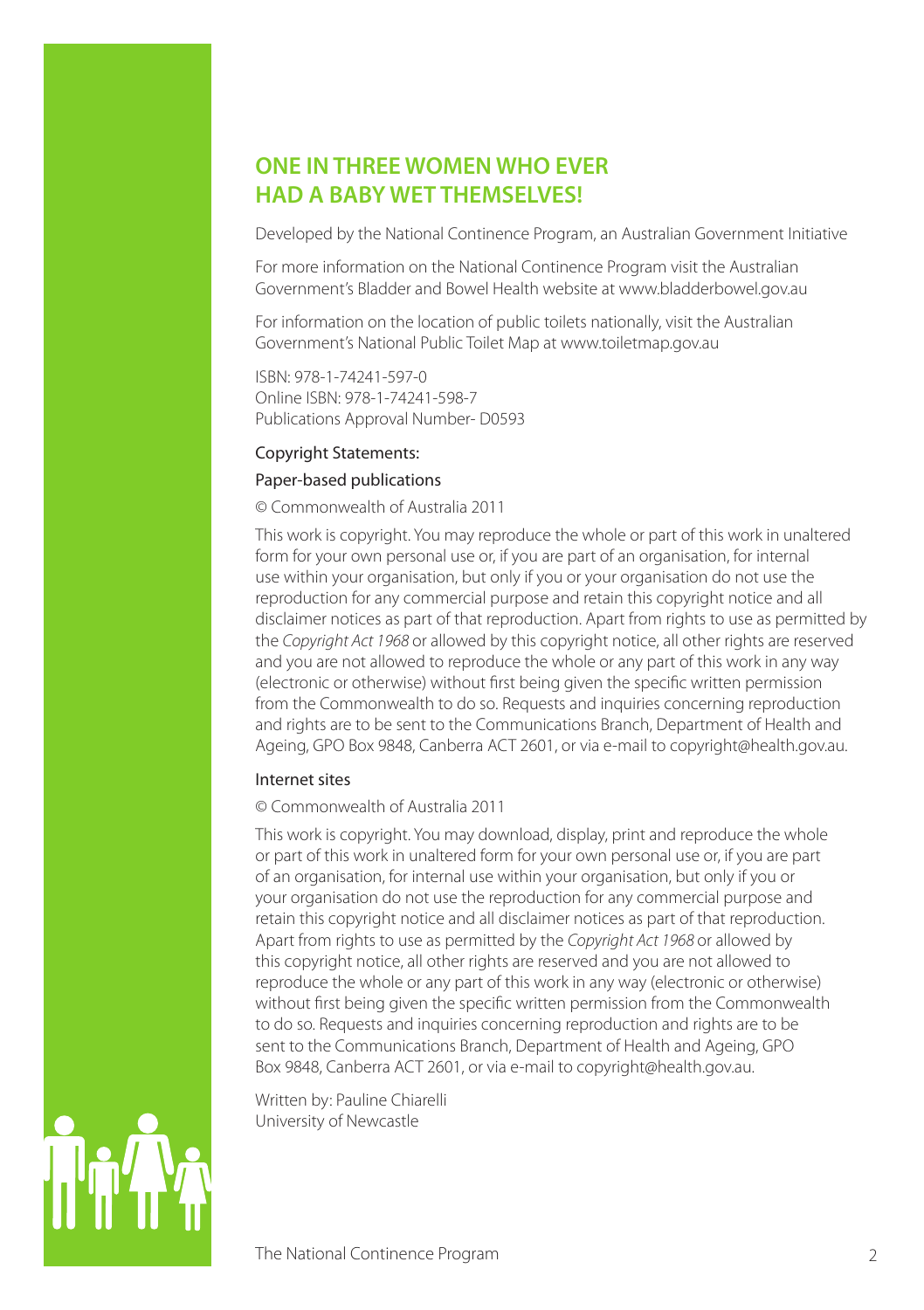Bladder Control

# **Bladder Control**

Women who have one baby are nearly three times more likely to leak urine and wet themselves than women who have not had a baby.

### **Why does having a baby make you wet yourself?**

When the baby moved down through the birth canal (the vagina), the canal was stretched.

The nerves and muscles that keep the bladder shut (called the pelvic floor muscles) were also stretched. Even if you had a caesarian to deliver your baby, pregnancy itself can lead to pelvic floor problems over time.

This can leave the muscles weak so that they are not able to keep the bladder from leaking. This leaking happens mostly when you cough, sneeze, lift or exercise.

# **Is this leaking likely to go away by itself?**

The leaking is not likely to go away unless you take steps to prevent future damage and begin to exercise your pelvic floor muscles to help them to get their strength back. As you get older, your pelvic floor muscles will tend to get weaker.

If you don't get the muscle strength back after each baby you have, you are likely to start wetting yourself. Following menopause, there is a higher risk that you will wet yourself.

### **How do my waterworks work?**

The bladder itself is a hollow, muscular pump. The bladder fills slowly from the kidneys. You should be able to hold on until there is about 300-400ml inside the bladder. The bladder closing muscles are called pelvic floor muscles.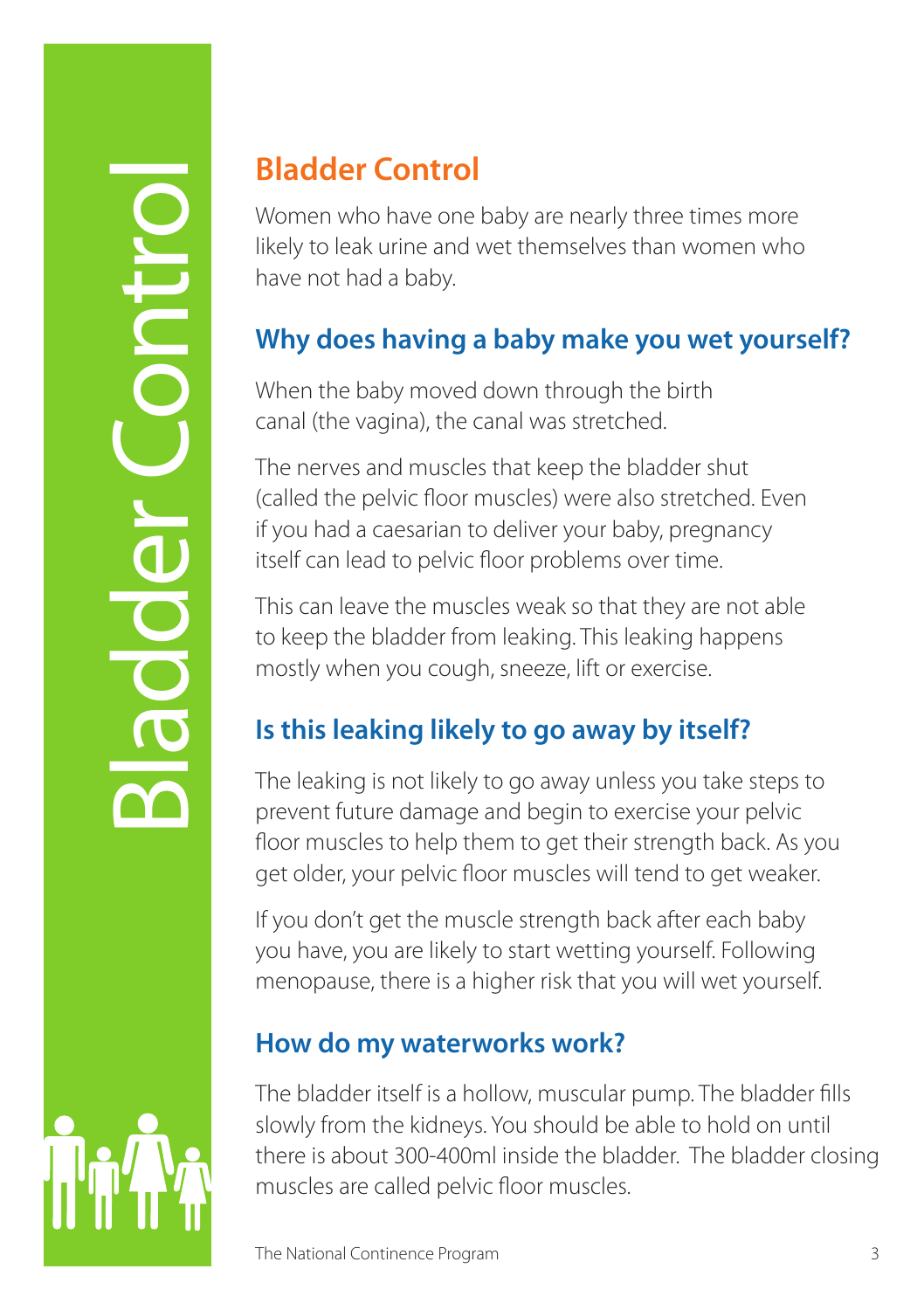When you are ready, the pelvic floor muscles relax and the bladder squeezes the urine out. Then the cycle begins over again.

#### **What do my pelvic muscles do?**

The diagram below shows where the pelvic floor muscles are.

These muscles do a number of things such as:

- Help to close off the bladder, the vagina (birth canal) and the back passage (the anus).
- Help to hold the bladder, the uterus (womb) and bowel in their proper place.



The Muscles of the Pelvic Floor

#### **What happens if my pelvic floor muscles are weak after the birth?**

- You might leak urine when you cough, sneeze, lift, laugh or exercise.
- You might not be able to control your wind.
- You might feel a sense of urgency when you need to empty your bladder or your bowel.
- You might not have proper support for the bladder, your uterus or your bowel.

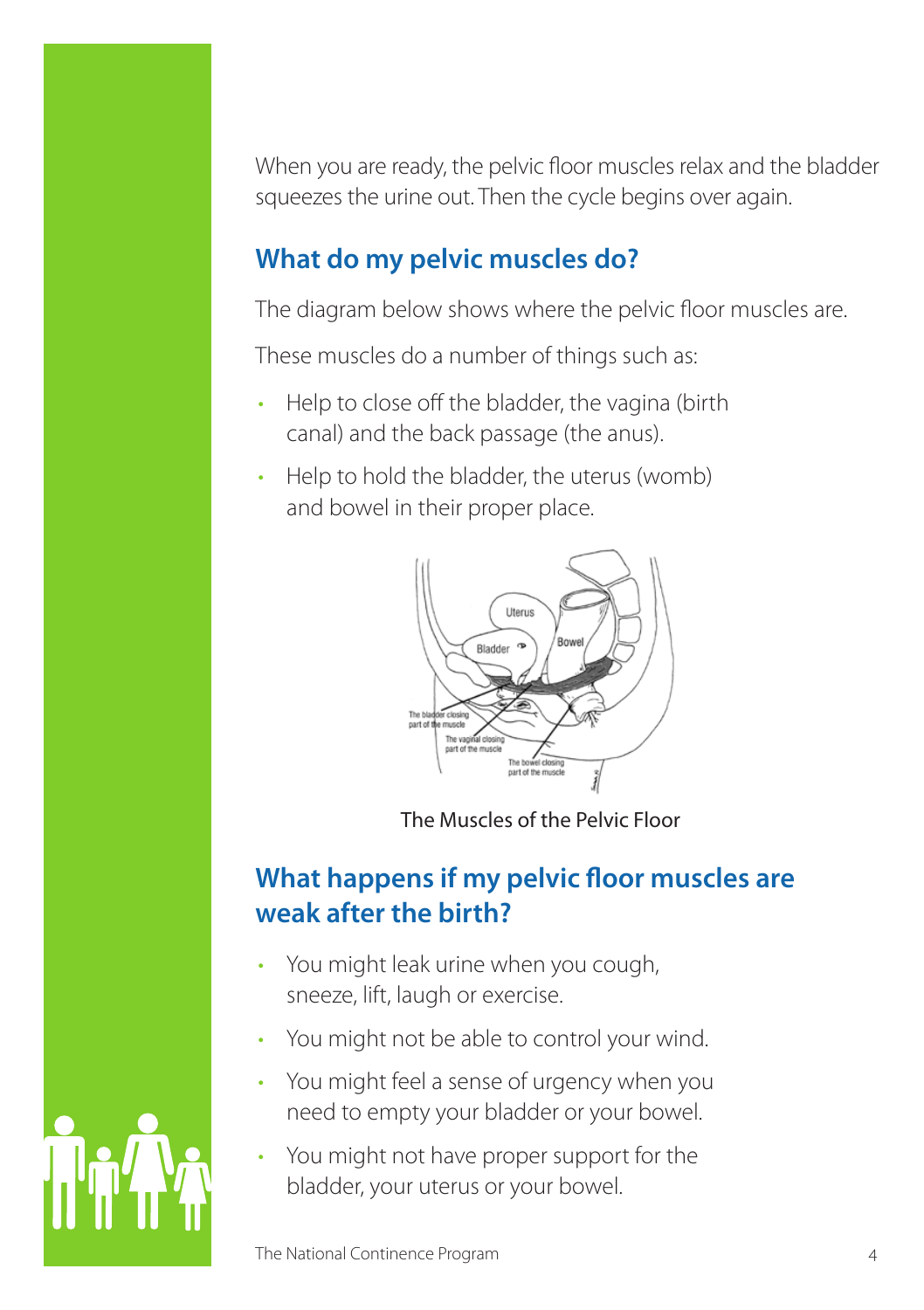lvic floor musclesDC DD SC

When one or more of your pelvic organs (bladder, womb, bowel) sags down into your vagina, this is called pelvic organ prolapse. Prolapse is very common and happens to about one in ten Australian women. If you have a feeling of 'something coming down', you might have a prolapse.

See your doctor if you are not sure about this

# **Pelvic floor muscles**

### **How do I exercise my pelvic floor muscles properly?**

To begin, sit leaning against a back support (wall or bed). When you do a proper pelvic floor muscle squeeze you should:

- Squeeze, lift and hold as if you are trying not to pass wind.
- Feel the pelvic floor lift. At first the movement that you feel may be very small. If your muscles are weak, you may feel very little at all.
- Make sure that you do not have any downward movement of your pelvic floor when you try to do a squeeze and lift.
- The lower part of your tummy muscles should gently pull in as you squeeze and lift your pelvic floor muscles.
- You might like to use a hand mirror to see your pelvic floor working, if you feel comfortable doing this.
- Tighten, lift and squeeze your pelvic floor muscles before every cough, sneeze, and lift. You should try to do this for the rest of your life. This is called having "the knack".
- Straight after the birth of your baby, you should follow the simple exercise plan below for about six weeks.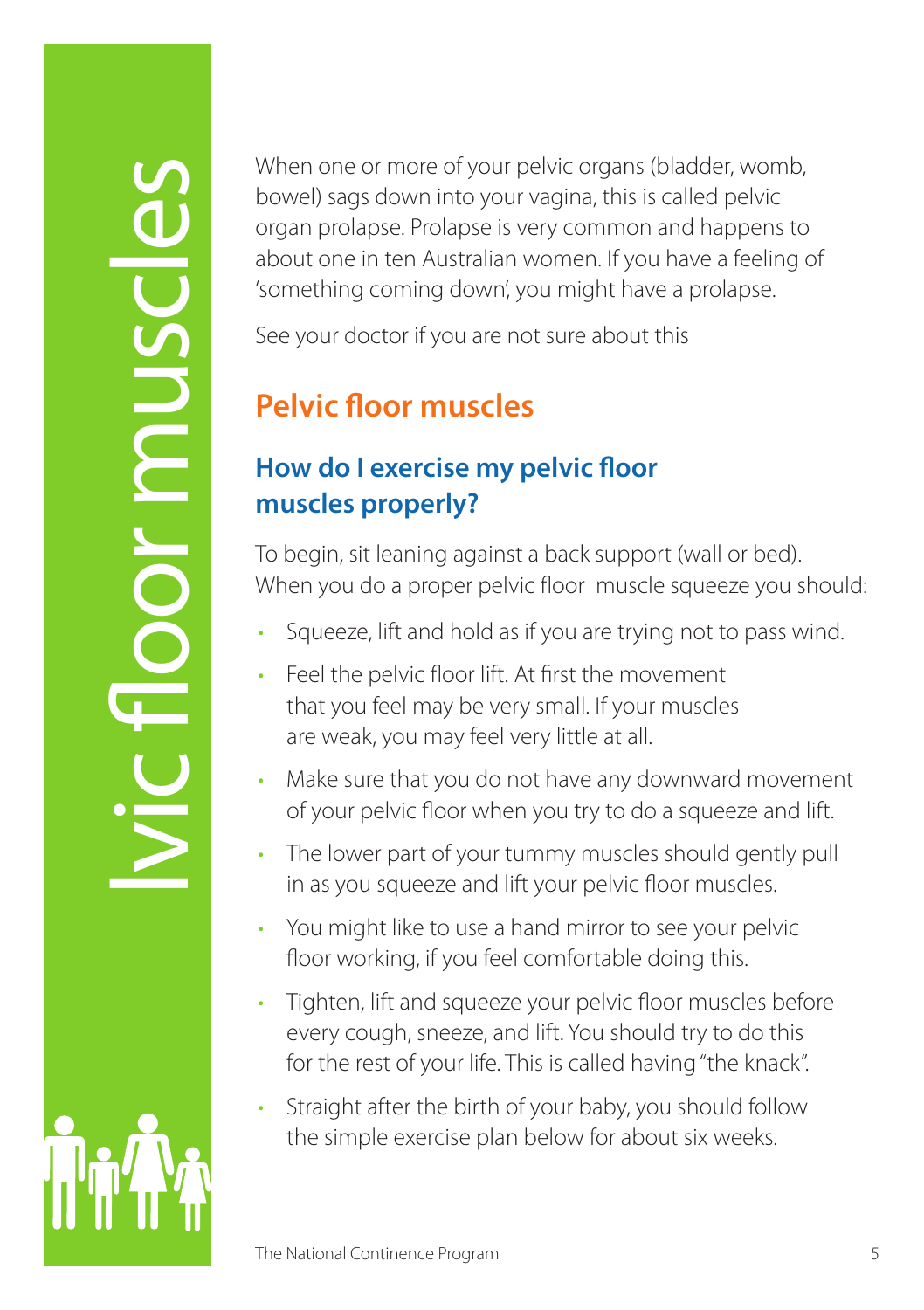#### **Pelvic floor exercises**

A proper pelvic floor squeeze should lift up and hold hard. Pelvic floor exercises should be done quickly and slowly.

Every squeeze, whether quick or slow, should be done as strongly and tightly as you can!

Squeeze and lift three times quickly with no rests (THREE QUICK)

Squeeze, lift and hold for three seconds, three times (THREE SLOW)

Together, this is ONE SET

Try to do THREE SETS each day

Squeeze up hard, hold and cough (the knack) THREE TIMES a day

As pelvic floor muscles get stronger, you can hold your squeeze for longer. You should aim to hold a long squeeze up to the count of six. It may take some weeks before you can hold for the count of six. Start with whichever number you can manage to do. This might be any number from one to six.

### **Getting 'the knack'**

You should squeeze up and hold before you cough, sneeze or blow your nose and before each time you lift anything. This braces your pelvic floor and protects it. The lower part of your tummy should squeeze, lift and hold as well.

When you feel that your vagina has recovered from the birth of your baby (some time after three weeks), you might like to place two clean fingers gently into your vagina. As you squeeze up hard, see how many seconds that you can hold the squeeze. Now see how many of these long squeezes you can do, one after the other with a short rest between each. Filling in the table on page 7 might help you to watch your progress more easily.

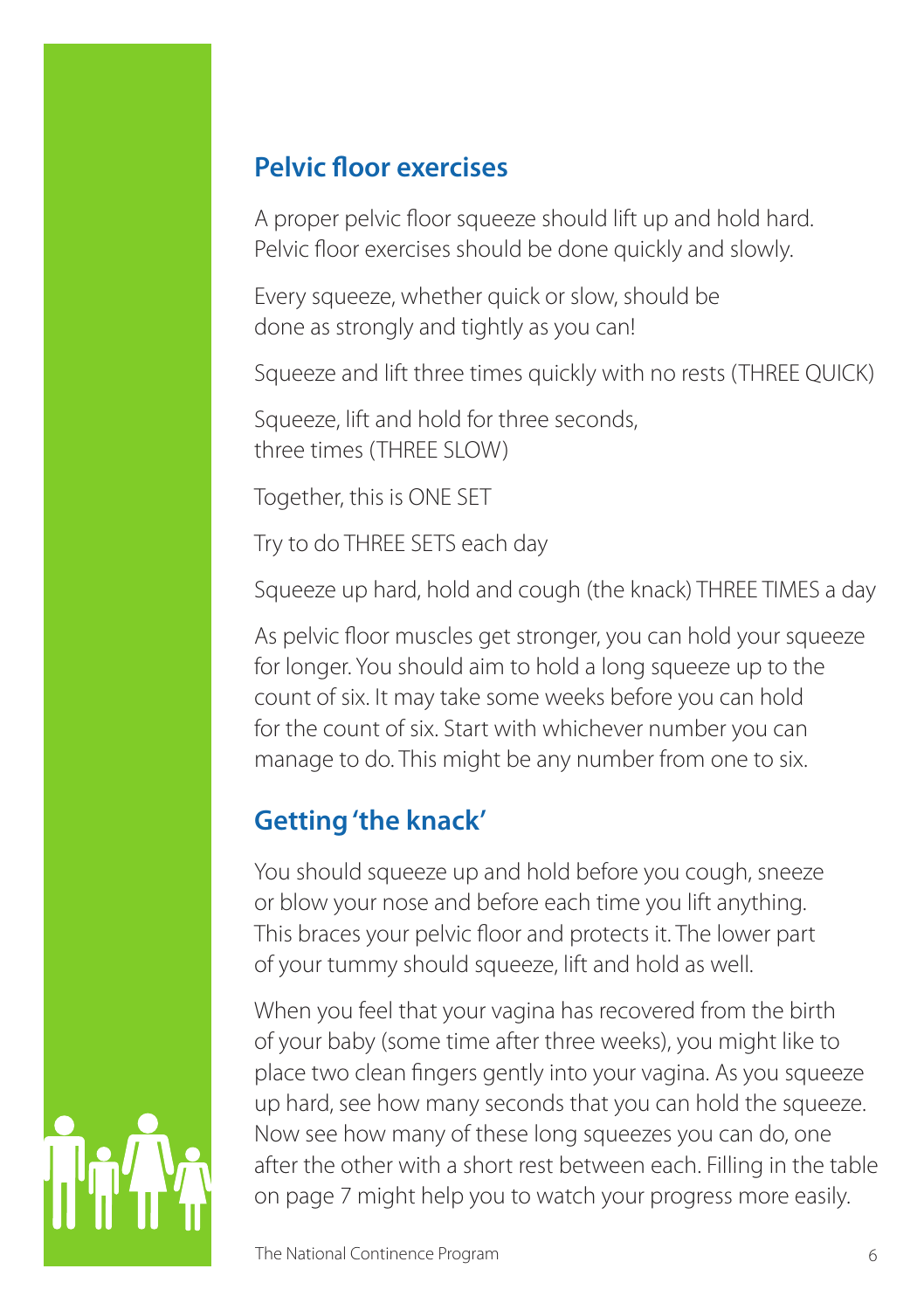| <b>ACTIONS</b>                              | <b>Birth</b><br>to one<br>month | $1 - 3$ | $3 - 6$<br>months months months | $8 - 12$ |
|---------------------------------------------|---------------------------------|---------|---------------------------------|----------|
| I can hold for how<br>many seconds?         |                                 |         |                                 |          |
| How many squeezes<br>in a row can I do now? |                                 |         |                                 |          |

### **Keeping track of your progress**

Use the table above to keep track of your progress.

### **How can I remember to do my exercises?**

The hardest thing about pelvic floor exercises is remembering to do them. It will be easier to remember if you do one set of exercises (or use the knack) each time that you do a certain thing. When you have a shower or a bath is a good time to practice 'the knack'. Choose from the list which times you think would work best for you.

- After you have finished going to the toilet.
- When you wash your hands.
- When you have a drink.
- When you change the baby.
- When you feed the baby.
- When you have a shower.

Red stick–up dots can help you to remember your exercises. You can get these at your newsagency. Stick these up in a couple of places around the house. They can remind you to do your exercises each time you see them. For example:

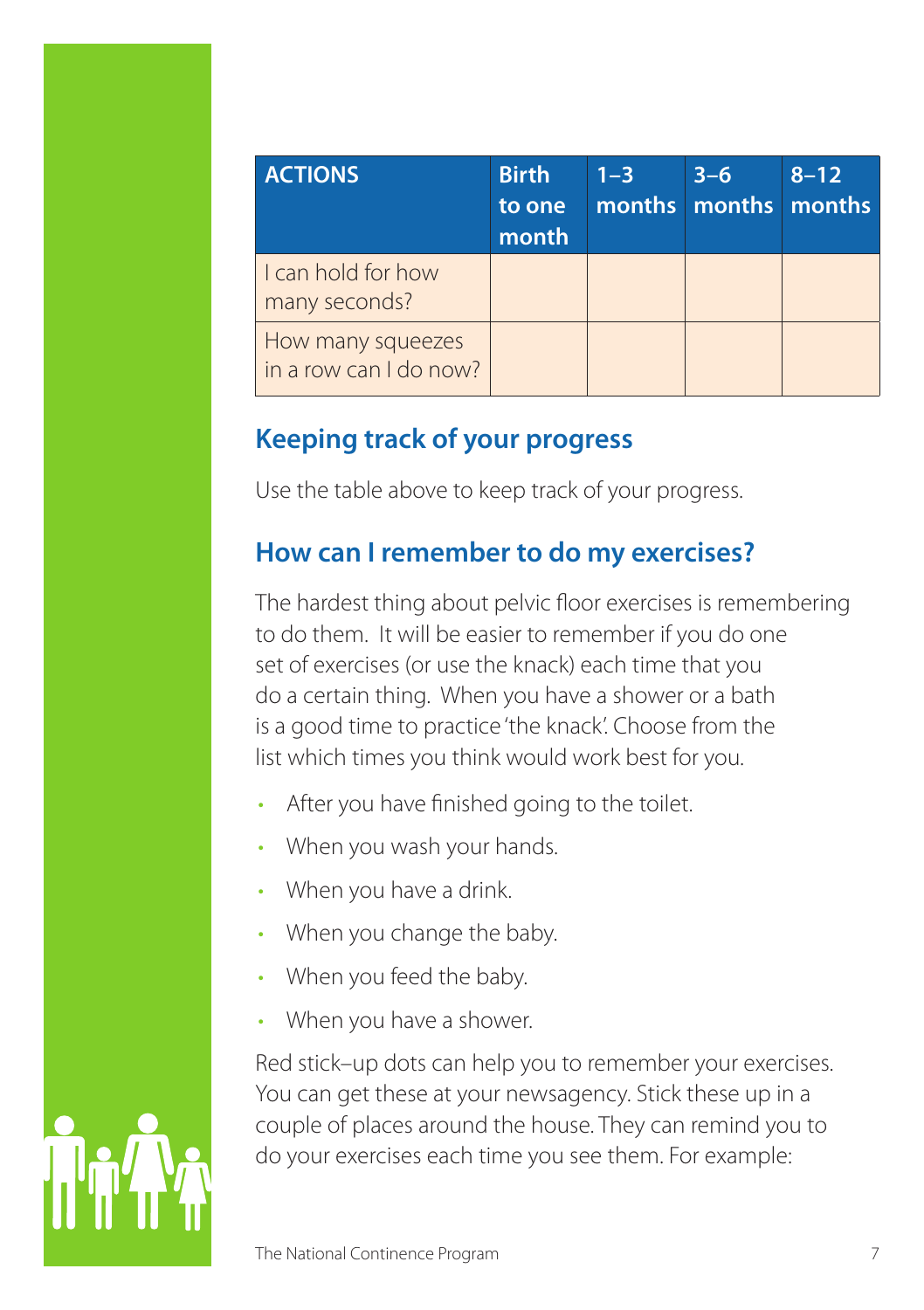- Near the toilet button or behind the toilet door.
- Near where you keep the tea or coffee.

You could ask your partner or friend to help to remind you to do your, pelvic floor exercises.

#### *Remember to brace your pelvic floor every time you are going to cough, sneeze or lift. (This is the 'knack')*

**Remember – you need to do your pelvic floor exercises for the rest of your life!!!**

#### **Back to sex after the baby**

Your pelvic floor muscles not only play a part in bladder and bowel control, they also help you feel your partner and be able to respond during sex. You may have pain during sex and if you are breastfeeding you may notice your vagina stays dry even after you are aroused and ready for sex. If you have a problem with leaking urine or you feel your pelvic floor muscles are not as strong after the baby, you might worry about getting back to sex with your partner. If you do have concerns like this your GP or health carer are well able to give you advice about any of these problems. This is an important part of getting back to normal after the baby that is often missed but you should not feel embarrassed asking for advice.

### **What can I do to help avoid constipation?**

Constipation can lead to incontinence. To avoid constipation:

- Drink plenty of fluid (2 litres per day) especially if you are breast feeding.
- Drink fruit juices such as pear or prune juice.
- Eat high fibre breads and breakfast cereals.

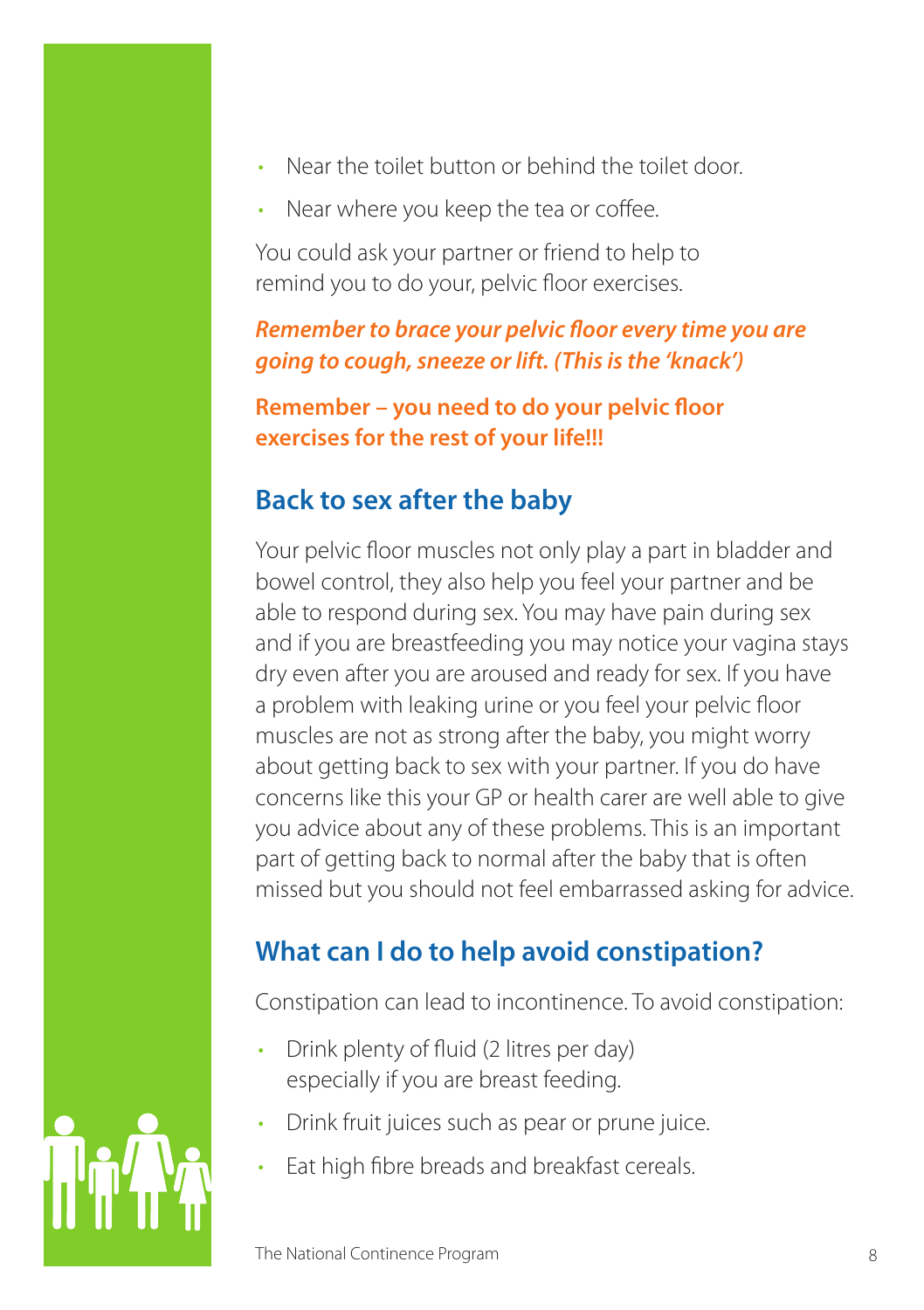- Eating fruit is a MUST. 2-3 pieces each day.
- Use a natural fibre supplement Metamucil or Fybogel from the supermarket or pharmacy. Psyllium husks are much cheaper (get these from a health food shop or supermarket).
- Vegetables and lentils or pulses are all high in fibre. Try to eat 5 different vegetables every day.
- When you sit on the toilet, raise your heels.
- Relax your pelvic floor, bulge the lower part of your tummy forward.
- Gently push keeping your tummy bulged forward, hold the push, then relax.
- Repeat push, hold and relax.

### **How can I be sure that I have good bladder habits?**

It is normal to:

- Go to the toilet about 6-8 times each day. Try not to go "just in case".
- You should pass about 300-400ml each time you go to the toilet.
- It is OK to get up once each night to pass urine. Try not to go just because you have to get up to the baby.

Try to:

- Drink at least two litres of fluid each day.
- Avoid drinking coffee or cola drinks or too much tea. Caffeine in these drinks might affect your bladder.

You should ask for help if you notice any of the following:

• Any leaking of urine.

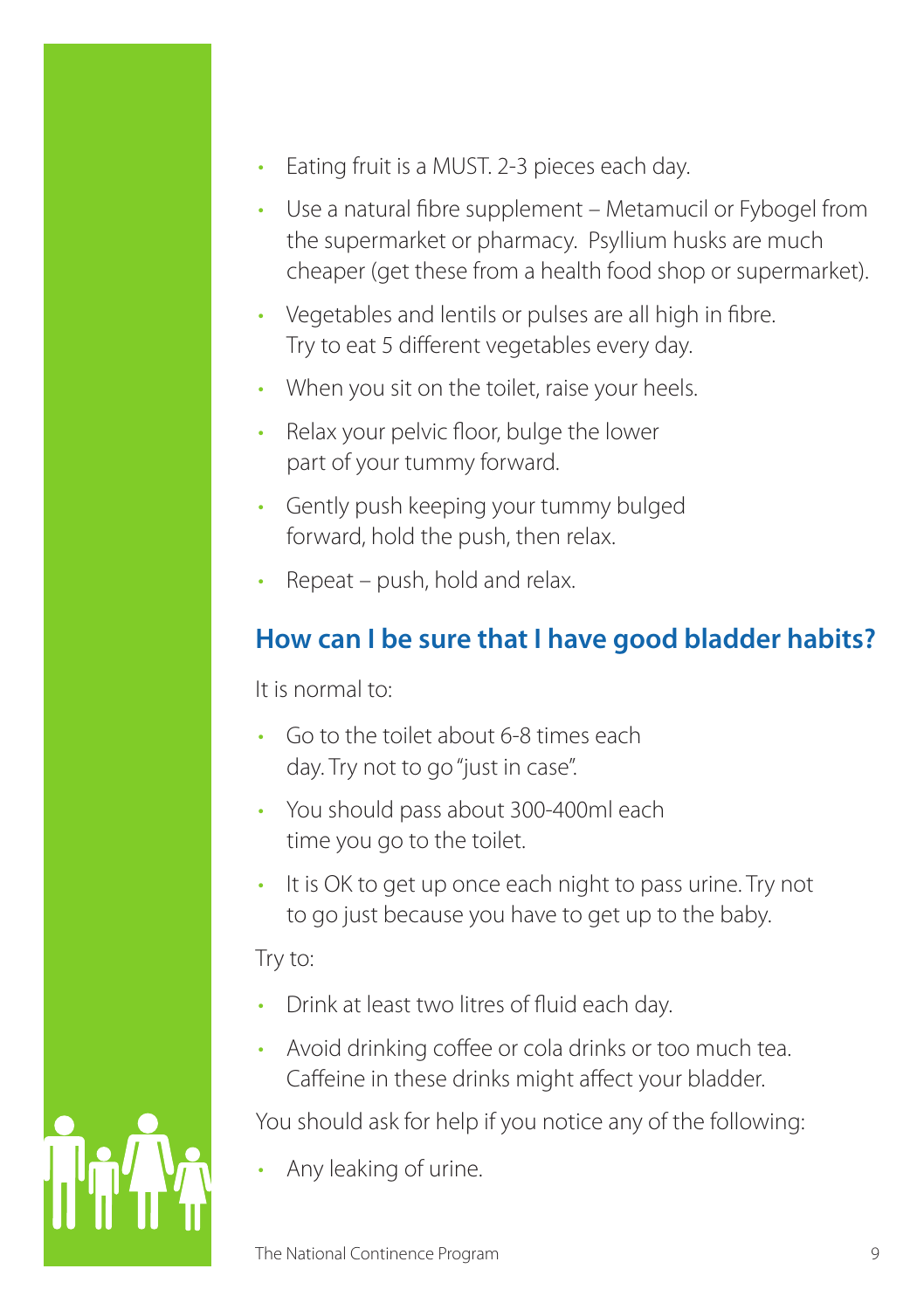- Needing to rush when you need to go to the toilet.
- Not being able to hold on when you want to.
- Leaking urine on your way to the toilet.
- Burning or stinging inside when you pass urine.
- Having to strain to start the flow of urine.

## **Summary**

### **What can I do to prevent these things from happening?**

- You can start some pelvic floor exercises.
- Make sure that you have good bladder and bowel habits.
- Keep your body weight within normal limits.
- Only do pelvic floor safe exercises when getting back into shape after having your baby

Here are some hints to help you:

- You should try to avoid downward movement of your pelvic floor. The only time you should have downward movement of your pelvic floor is when you are opening your bowels.
- Avoid constipation.
- When you need to open your bowels, you can support the front part of your pelvic floor with your hand to try to stop it from over-stretching as you bear down.
- Use 'the knack' for every cough, sneeze, or lift.
- If your pelvic floor muscles feel weak, try crossing your legs and squeezing them tightly together before each cough or sneeze.

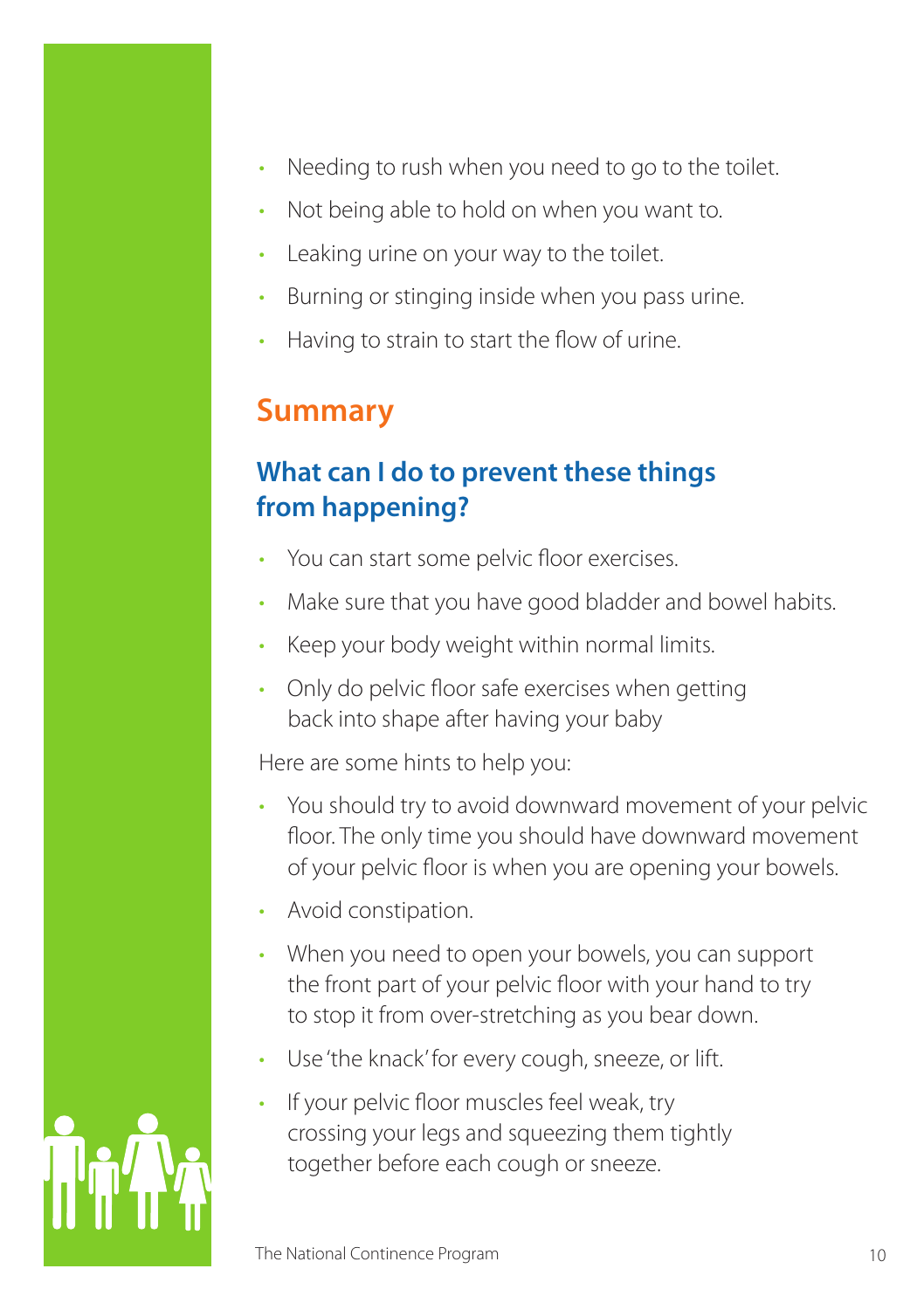- Try to avoid any heavy lifting (even at the gym) or bouncing exercises like jumping jacks for at least three months.
- Even if you have a problem with wetting yourself, you should keep on with gentle exercises, walking or swimming.

If you have trouble with your bladder or bowel do not despair! The chances for a cure for an incontinence problem are good if you seek the right advice. Enjoy your pregnancy and your baby. Both before and after your baby is born, remember that it is important to take care of yourself.

# **Need help?**

To find out how to best manage your incontinence:

- Speak with your GP, the specialist or midwife who are helping you after the birth of your baby, a physiotherapist or a continence nurse advisor.
- The Australian Physiotherapy Association can give you the name of the physiotherapist nearest to you who has a special interest in helping women with pelvic floor problems.
- Call the National Continence Helpline Freecall™ 1800 33 00 66. The National Continence Helpline is staffed by professional continence nurse advisers who can provide advice and referral.